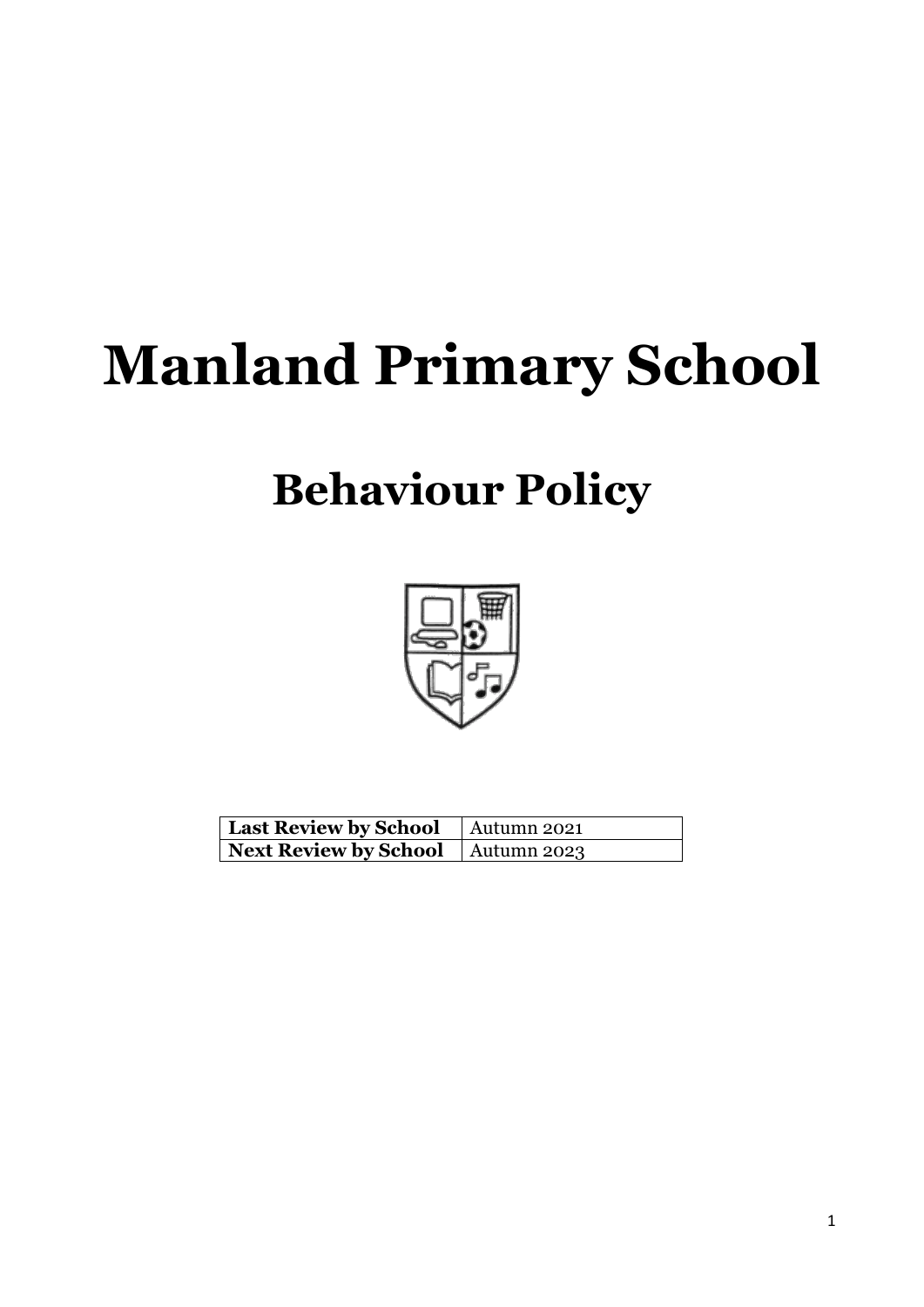# **Contents**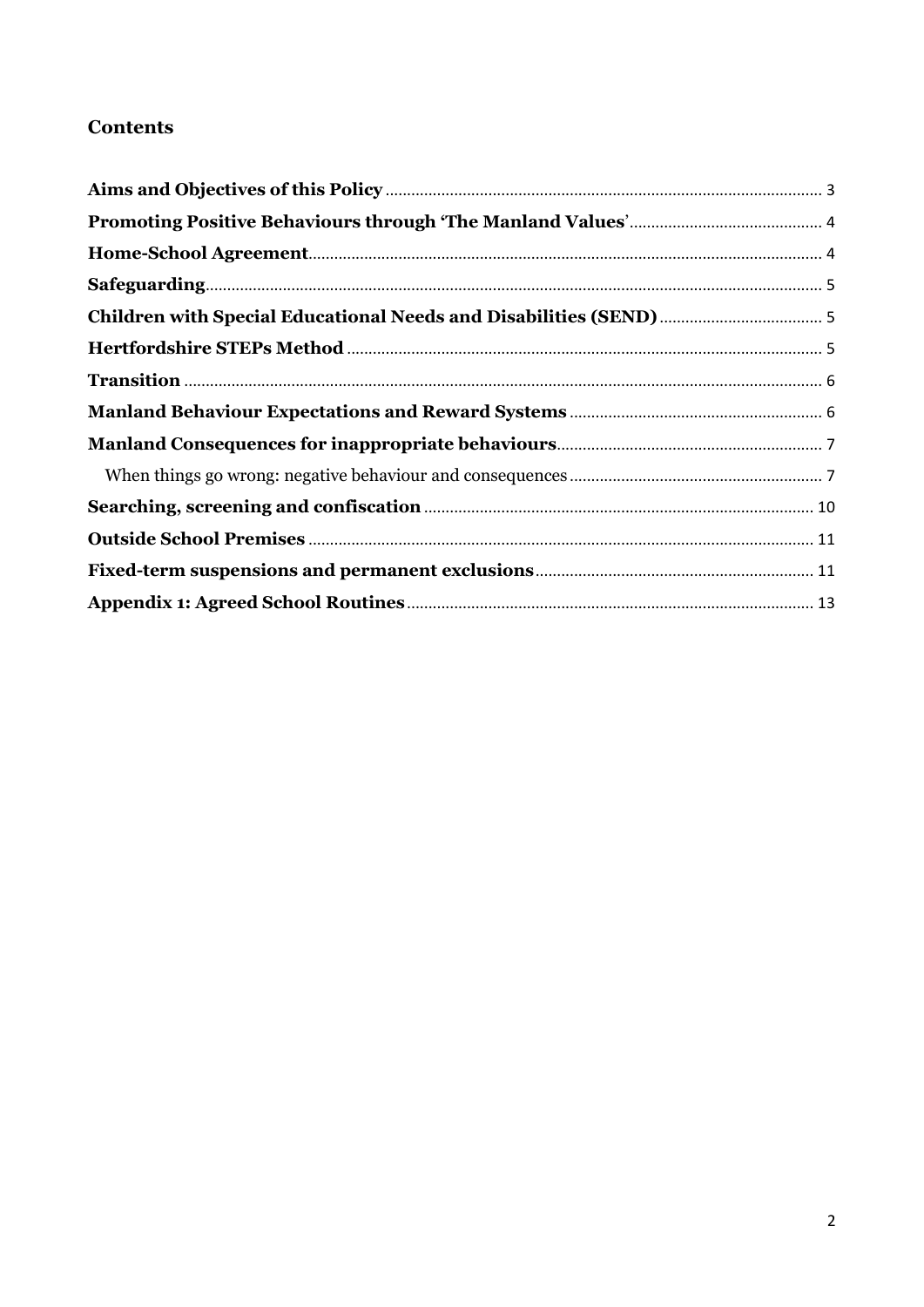## *Manland Primary School is a supportive, caring community in which we encourage each other to achieve our potential in everything that we do.*

# <span id="page-2-0"></span>**Aims and Objectives of this Policy**

- 1. DFE guidance (See Appendix 1 for relevant documents) reminds schools that a behaviour policy should include measures which:
	- a. Promote good behaviour, self-discipline and respect
	- b. Prevent bullying
	- c. Ensure that pupils complete assigned work and which
	- d. Regulate the conduct of pupils
- 2. In order to achieve these goals, it is a primary aim of our school that every member of the school community feels valued and respected, and that each person is treated fairly. We are a caring community, whose values are built on mutual trust and respect for all. The school behaviour policy is therefore designed to support the way in which all members of the school can live and work together in a supportive way. It aims to promote an environment where everyone feels happy, safe and secure.
- 3. We aim to promote good relationships, so that people can work together with the common purpose of helping everyone to learn. This policy supports the school community in aiming to allow everyone to work together in an effective and considerate way.
- 4. This policy aims to help children to grow in a safe and secure environment, and to become positive, responsible and increasingly independent members of the school and wider community.
- 5. The school rewards good behaviour in line with our rewards and sanctions system defined below. This policy is designed to promote good behaviour, rather than merely deter anti-social behaviour.
- 6. The Full Governing Body of Manland Primary School has oversight of this policy.
- 7. The Headteacher and Chair of Governors have responsibility for this policy
- 8. This policy will be shared with staff, pupils and parents at least once a year. It is available on the school website (pupils and parents) and school network (staff).

We aim to enable young people to respond positively to opportunities, challenges and responsibilities and to cope with change and adversity.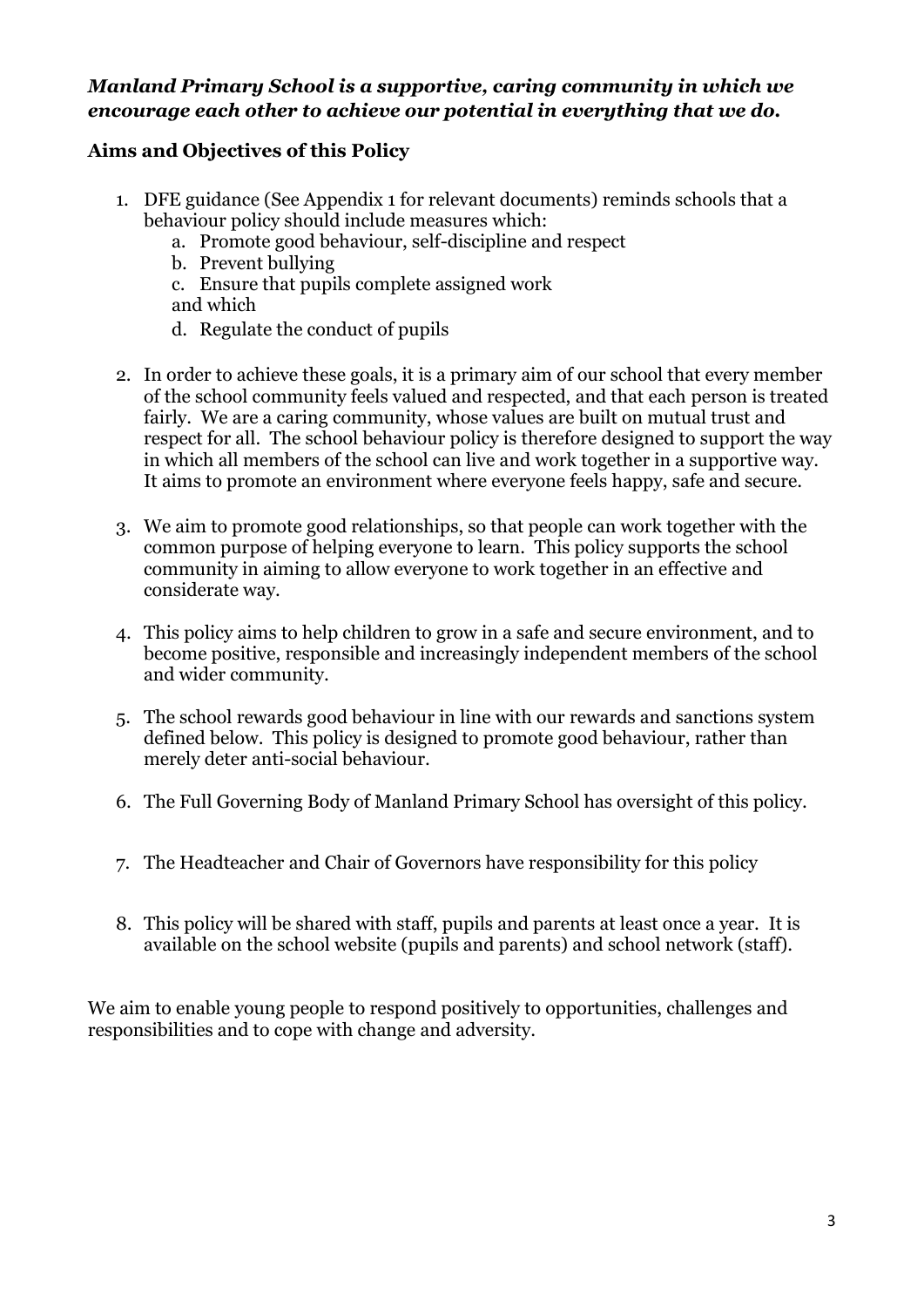# <span id="page-3-0"></span>**Promoting Positive Behaviours through 'The Manland Values**'

Manland aim to teach pupils good behaviour through: -

- 1. a strong ethos built upon the Manland and British values
- 2. having high expectations
- 3. mutual respect between pupils and between staff and pupils
- 4. PHSE lessons where appropriate and inappropriate behaviour is discussed in circle times

The teaching, learning, reinforcement and modelling of the Manland values set out below aim to promote positive behaviours:

- Inspiration
- Aspiration
- Responsibility

These sets of principles are based on the British values of:

- Democracy
- The rule of law
- Individual liberty
- Mutual respect
- Tolerance of those of different faiths and beliefs

Our approach recognises that effective behaviour management is essential to the smooth running of the school. The behaviour of pupils is the shared responsibility of the children themselves, parents/ carers and members of staff.

All children have the right to be kept safe; to a good quality education; and an education that helps them use and develop their talents and abilities. It should also help children to learn to live peacefully, protect the environment and respect other people.

# <span id="page-3-1"></span>**Home-School Agreement**

It is essential that home and school work closely together to promote positive behaviours. As such we have a home-school agreement where children, parents and the school agree to a set of rules that promote positive behaviours.

# **Communication**

As well as the Home-School Agreement, positive behaviours will be reinforced in the classroom using the following methods:

Individual class charters

Reinforcement of expected behaviours in PSHE lessons, assemblies and the newsletter. The behaviour policy will be shared with all members of the school via the school website**.**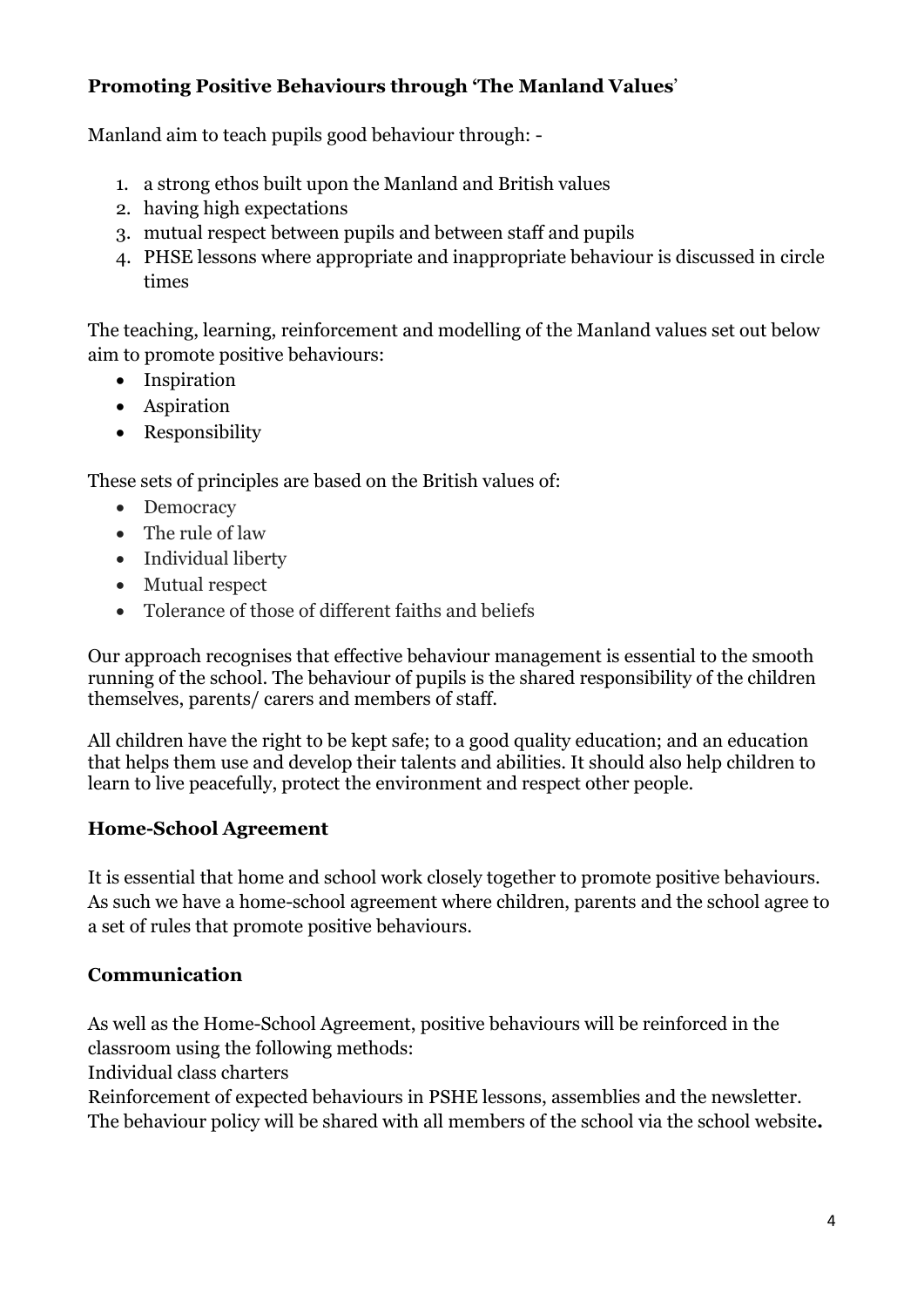# **Bullying and Harassment**

- 1. Bullying and harassment is action taken by one or more children with the deliberate intention of hurting another child, either physically or emotionally.
- 2. Bullying and harassment is wrong and damages individual children. We therefore do all we can to prevent it, by developing a school ethos in which bullying is regarded as unacceptable.
- 3. Peer on peer abuse is defined as when a young person is exploited, bullied and / or harmed by their peers who are the same or similar age; everyone directly involved in peer on peer abuse is under the age of 18. We aim to minimise the risk of peer on peer abuse and follow the appropriate procedures in dealing with such incidents (please refer to our Child Protection and Anti-Bullying Policies).
- 4. We aim, as a school, to produce a safe and secure environment where all can learn without anxiety.

This policy should be read in conjunction with the school's Anti Bullying Policy.

# <span id="page-4-0"></span>**Safeguarding**

Where a pupil's behaviour is found to be linked to safeguarding concerns, the appropriate referrals will be made.

# <span id="page-4-1"></span>**Children with Special Educational Needs and Disabilities (SEND)**

This policy and its implementation are aimed at the majority of pupils within our school. However, where a child has a special educational need or disability this may have an impact upon their behaviours and in these circumstances the school may make reasonable adjustments to practices and/or deviate from policy to support their needs.

For further information about our policy and practices for children with a SEND, please refer to our SEND Policy.

# <span id="page-4-2"></span>**Hertfordshire STEPs Method**

Manland School follow the Hertfordshire Steps method of behaviour management. This is 'a positive approach to behaviour management which is grounded on sound evidencebased practice. It offers consistency across all education phases and settings and is the preferred approach of the local authority'. The staff at Manland receive regular training which supports this behaviour management strategy.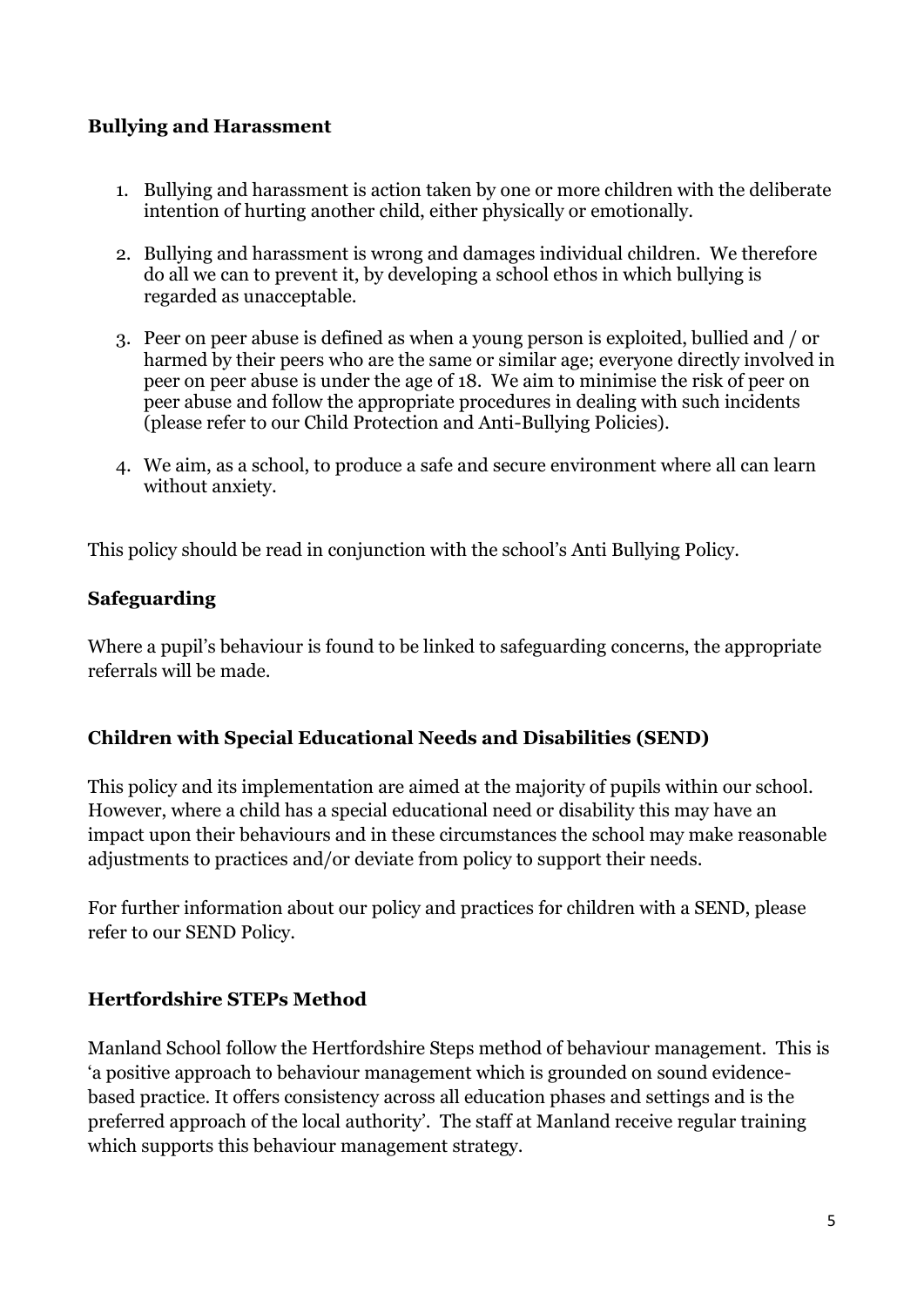Our reward system is based around the importance of the teaching of appropriate behaviours so that children become independent in managing their own behaviours. However, where a child's behaviours are inappropriate there are clear and consistent consequences (not punishments) that are appropriate for that behaviour.

#### <span id="page-5-0"></span>**Transition**

Where the school has received information from a previous setting that there have been behaviour issues for a pupil in the past, or if behaviour becomes and emerging issue soon after admission, the school will take the following steps:

Communicate with previous setting to discuss appropriate transition

If required, communicate with parents/carers to discuss appropriate transition steps

Support plan prepared by SENCO and class teacher

# <span id="page-5-1"></span>**Manland Behaviour Expectations and Reward Systems**

The table below sets out Manland's expectations for behaviour and associated rewards:

| <b>General Expectations</b>                                                                                                                                                                                                                                                                                                                                                                                                                                                                                                                                                                                                                                                                                        |                                                                                               |  |
|--------------------------------------------------------------------------------------------------------------------------------------------------------------------------------------------------------------------------------------------------------------------------------------------------------------------------------------------------------------------------------------------------------------------------------------------------------------------------------------------------------------------------------------------------------------------------------------------------------------------------------------------------------------------------------------------------------------------|-----------------------------------------------------------------------------------------------|--|
| Following the Rules by:<br>Listening<br>Playing respectfully with each other<br>Walking sensibly in the corridor<br>$\bullet$<br>Holding doors<br>$\bullet$<br>Good manners and general politeness<br>$\bullet$<br>Responding to instructions quickly<br>$\bullet$<br>Working hard<br>$\bullet$<br>Putting hand up<br>$\bullet$<br>Looking after all property and equipment<br>$\bullet$<br>Looking after each other<br>$\bullet$<br>Completing work/home learning<br>Helping each other<br>$\bullet$<br>Improved work<br>Positive contribution to the lesson<br>$\bullet$<br>Good teamwork<br>Displaying the Manland Values<br>$\bullet$<br>Positive attitudes to learning<br>$\bullet$<br>Respectful to everyone | Praise<br>Verbal affirmation<br>Verbal thanks<br>Recognition in front of peers<br>Housepoints |  |

| <b>Level 1 Rewards</b>                                                                                                                                                                                                                                                                                                          |                                                                                                                                                                                                                                                                             |  |
|---------------------------------------------------------------------------------------------------------------------------------------------------------------------------------------------------------------------------------------------------------------------------------------------------------------------------------|-----------------------------------------------------------------------------------------------------------------------------------------------------------------------------------------------------------------------------------------------------------------------------|--|
| Repeatedly following the Rules through:                                                                                                                                                                                                                                                                                         | All of the above plus:                                                                                                                                                                                                                                                      |  |
| Consistently good behaviour/work as expected<br>Consistently positive attitude to learning as expected<br>Consistently high standard of work in relation to<br>$\bullet$<br>ability<br>Excellent project work<br>Overcoming difficulties and reaching targets<br>Contributing positively to the smooth running of the<br>school | Visit to a Senior Leader for a sticker<br>Achievement Certificates in<br>assembly<br>Verbal communication with<br>$\bullet$<br>parents/carer<br><b>Stickers</b><br>Contribution to class marble jar (30)<br>marbles in the jar will be rewarded<br>with an afternoon treat) |  |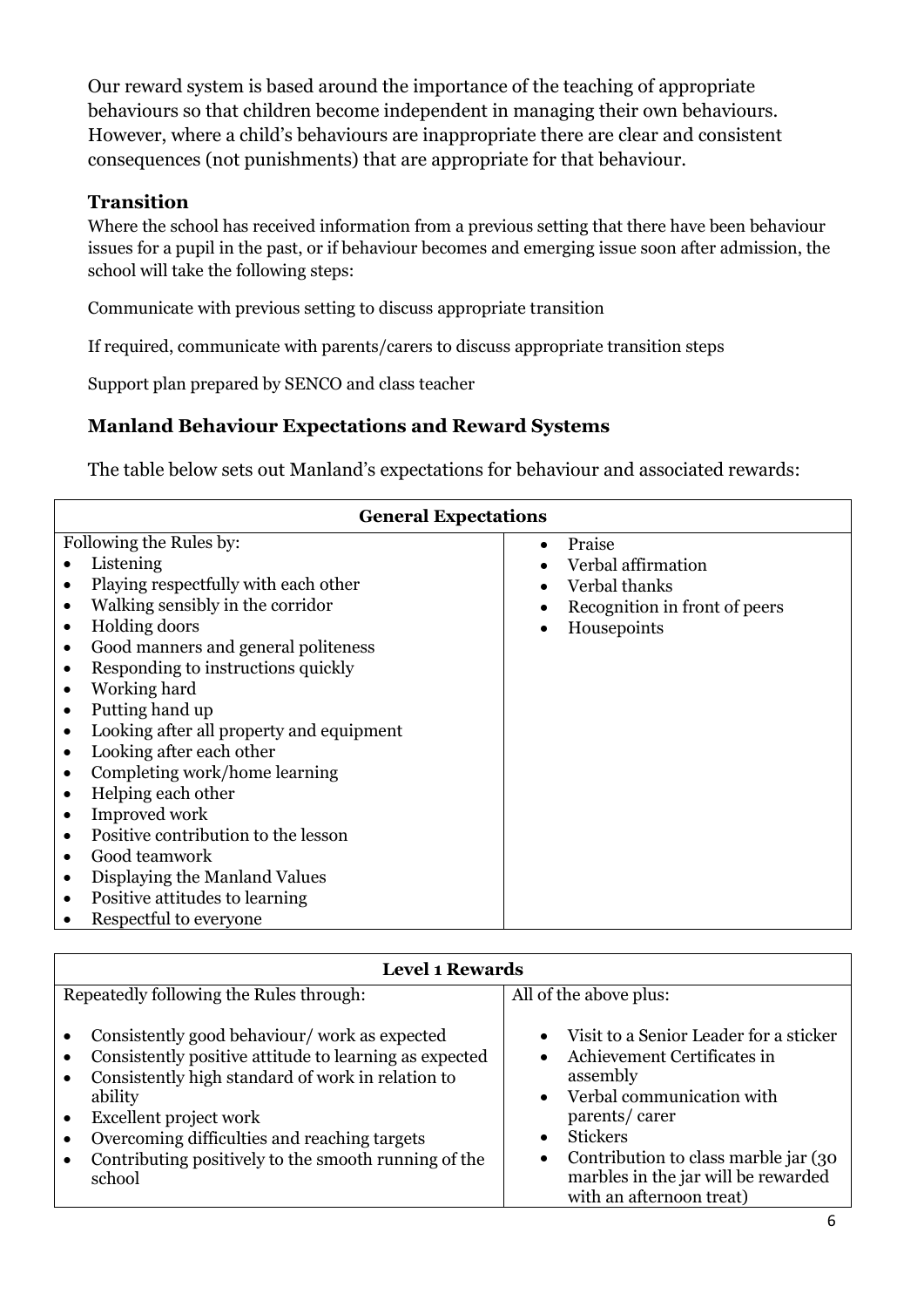|           | Significant act of good behaviour/kindness/<br>helpfulness |  |
|-----------|------------------------------------------------------------|--|
| $\bullet$ | Significantly improved effort                              |  |
|           | Specific improved behaviour                                |  |
| $\bullet$ | Excellent work and behaviour all day                       |  |
|           | Being responsible                                          |  |
| $\bullet$ | Positive behaviour when representing the school            |  |
|           | Consistently displaying the Manland Values                 |  |
|           |                                                            |  |

| <b>Level 2 Rewards</b>                               |                                                     |
|------------------------------------------------------|-----------------------------------------------------|
| Repeatedly and consistently behaving in an exemplary | All of the above plus:                              |
| manner and/or repeatedly and consistently working in |                                                     |
| an exemplary manner e.g.                             | • Visit to the Headteacher or Deputy<br>Headteacher |
| Exceptionally good behaviour/learning                | Manland Award                                       |
| Perseverance                                         |                                                     |
| Outstanding achievement in any area                  |                                                     |

# <span id="page-6-0"></span>**Manland Consequences for inappropriate behaviours**

#### <span id="page-6-1"></span>**When things go wrong: negative behaviour and consequences**

At Manland we have high expectations for children's behaviours. It is equally important to have a clear set of consequences in place for when pupils do not behave at the expected high standard. These are:

| <b>Consequence 1 – Class Teacher</b>                                                 |                                                                           |  |
|--------------------------------------------------------------------------------------|---------------------------------------------------------------------------|--|
| A first incident of low-level infringement of school rules                           | • A verbal/visual warning                                                 |  |
| e.g.                                                                                 | • Asked to apologise                                                      |  |
| • not listening: making excessive noise, interrupting<br>$\cdot$ lying               | • Re-doing or completing work in own time<br>• Conversation with an adult |  |
| • damaging or not caring for property: littering, misusing<br>school equipment       | • Dealt with by Class Teacher                                             |  |
| • not working hard: producing sub-standard work or<br>working without application    |                                                                           |  |
| • preventing others from working - calling out,                                      |                                                                           |  |
| distracting                                                                          |                                                                           |  |
| • being unkind                                                                       |                                                                           |  |
| • not being gentle: pushing when lining up                                           |                                                                           |  |
| • not helping: running in school, not sharing with                                   |                                                                           |  |
| clearing up                                                                          |                                                                           |  |
| Consequence 2: "after warning" – Class teacher, Key Stage Leader or Inclusion Leader |                                                                           |  |
| A <b>repetition</b> of a low-level infringement of the school                        | $\cdot$ Time out                                                          |  |
| rules, having already received a warning, so continuing                              | • Time provided after class to talk about                                 |  |
| to do what a pupil has already been asked to stop e.g.                               | problem with parents/carers and member                                    |  |
| • not listening                                                                      | of school staff                                                           |  |
| $\cdot$ lying                                                                        | • Move within class                                                       |  |
| • damaging or not caring for property                                                | • Loss of all/ part of break time                                         |  |
| • not working hard                                                                   | • Write a reflection                                                      |  |
| • being unkind                                                                       | • Walk with adult on duty in playground                                   |  |
| • hurting someone                                                                    | • Conversation with a Key Stage Leader                                    |  |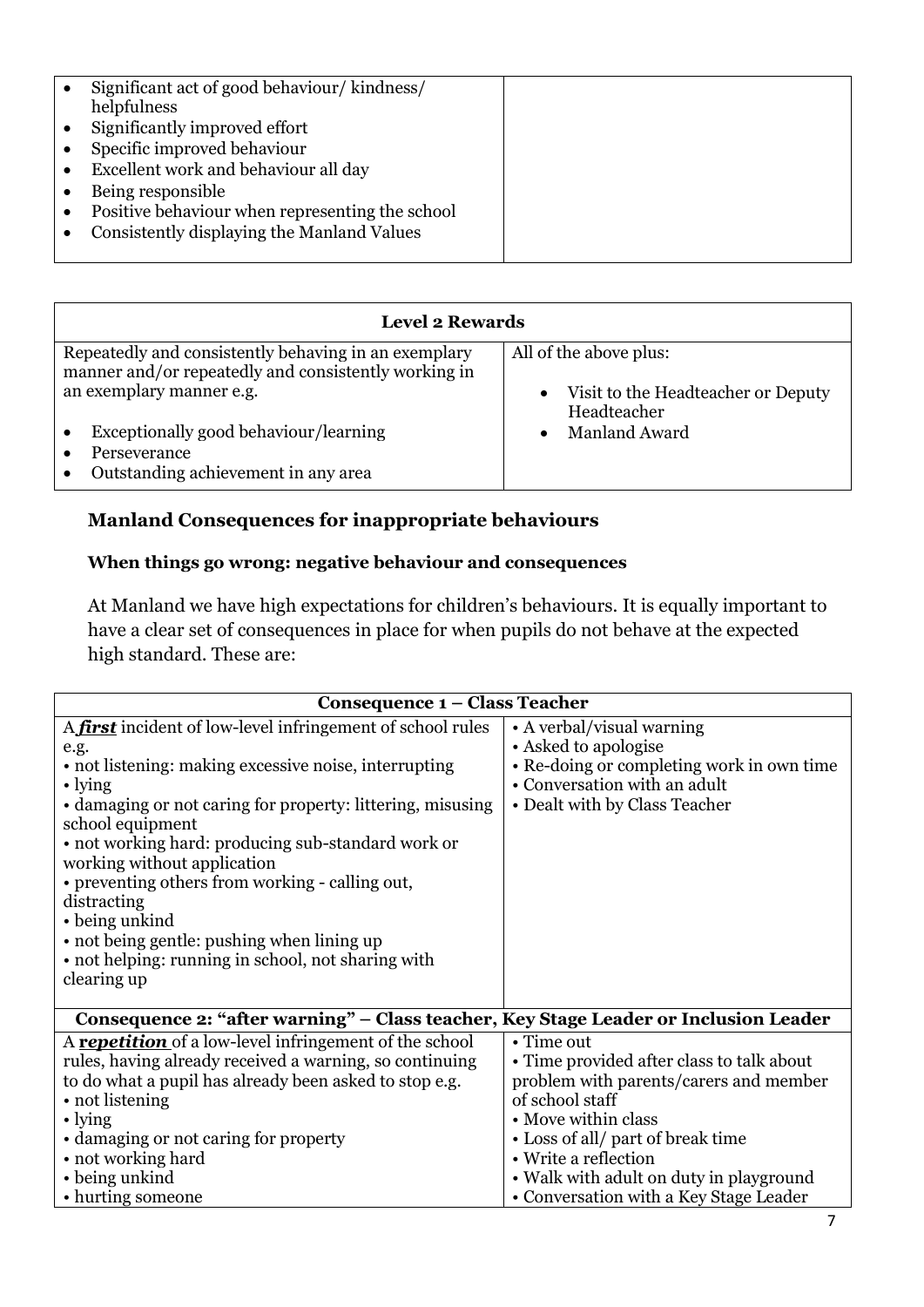| • being unhelpful                                         | • Phone call to parent/carer at the end of a |
|-----------------------------------------------------------|----------------------------------------------|
| Or a more significant negative behaviour which could be   | school day                                   |
| one-off e.g.                                              |                                              |
| • being unnecessarily rough e.g. pushing, hitting, biting | NB. These consequences are to be used at     |
| $\cdot$ cheating                                          | the discretion of the Class Teacher or Key   |
| • throwing objects                                        | Stage Leader. Please note consequences       |
| • thoughtless, unintentionally hurtful, use of racist     | should happen as soon after event as         |
| language                                                  | possible.                                    |
| • swearing                                                |                                              |
|                                                           |                                              |

| <b>Consequence 3</b>                                                                                                                                                                                                                                                                                                                                                                                                                                                                                                                                                                                                           |                                                                                                                                                                                                                                                                                                                                                                                                                                                                                                                                                                                                                                                                                                                                                                                                                                                                                                                                                                                                                                                                                                                                   |
|--------------------------------------------------------------------------------------------------------------------------------------------------------------------------------------------------------------------------------------------------------------------------------------------------------------------------------------------------------------------------------------------------------------------------------------------------------------------------------------------------------------------------------------------------------------------------------------------------------------------------------|-----------------------------------------------------------------------------------------------------------------------------------------------------------------------------------------------------------------------------------------------------------------------------------------------------------------------------------------------------------------------------------------------------------------------------------------------------------------------------------------------------------------------------------------------------------------------------------------------------------------------------------------------------------------------------------------------------------------------------------------------------------------------------------------------------------------------------------------------------------------------------------------------------------------------------------------------------------------------------------------------------------------------------------------------------------------------------------------------------------------------------------|
| <b>Persistent repeated, or significant</b> , infringement of<br>the school rules, including behaving in a way:<br>that prevents others from learning, including<br>persistent refusal to follow instructions in class<br>that is unsafe e.g. fighting, walking out of the school<br>$\bullet$<br>premises<br>that causes upset to other members of the school<br>$\bullet$<br>community e.g. using inappropriate language, serious<br>name-calling<br>that causes minor damage to property e.g.<br>$\bullet$<br>deliberately breaking a ruler, minor graffiti<br>that causes offence e.g. deliberate use of racist<br>language | Where there have been persistent<br>behavioural issues or behaviours which<br>pose a risk to the child themselves or<br>others the Inclusion Leader will work<br>with the child, parent/carer and teacher<br>to implement a Behaviour Risk Plan.<br>This plan aims to support a pupil's<br>behaviours by identifying and tracking<br>any common patterns/triggers and<br>trying to pre-empt and support these.<br>These plans may make provision for a<br>'safe place' for pupils to retreat to, offer<br>additional incentives for positive<br>behaviours and give staff tailored<br>behaviour management strategies on a<br>needs basis. This may include the<br>introduction of a behavioural log for<br>school purposes only.<br>In some instances, with the consent of<br>parents/carers, external behavioural<br>agency support e.g. LINKs team, may<br>be sought<br>School to communicate with<br>parents/carers through phone call or<br>letter<br>NB. Please note consequences are to be<br>used at the teacher's discretion and should<br>happen as soon after event as possible and<br>not continue into the next day. |

In line with the STEPs behaviour management strategy, Manland staff use techniques to de-escalate a situation before a crisis occurs and, where a crisis does occur, it adopts techniques to reduce the risk of harm.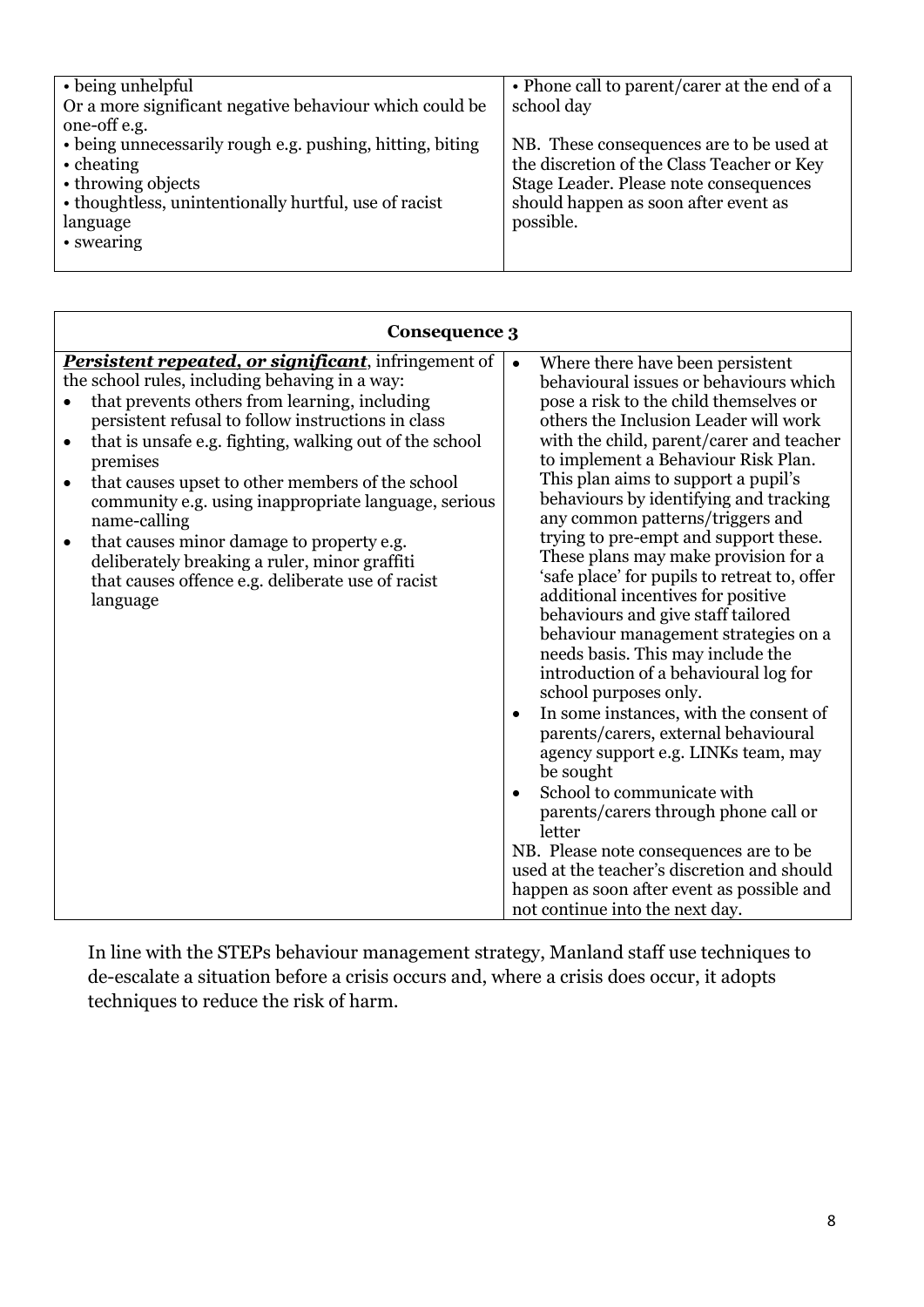| Consequence 4: Senior teacher involvement (Headteacher or Deputy Headteachers)                                                                                                                                                                                                                                                                                                                                                                                                                                                                                                                                                                                                                                                                                                                                                                                                                  |                                                                                                                                                                                                                                                                                                                                                                                                                                                                                                                                                                                                                                                     |
|-------------------------------------------------------------------------------------------------------------------------------------------------------------------------------------------------------------------------------------------------------------------------------------------------------------------------------------------------------------------------------------------------------------------------------------------------------------------------------------------------------------------------------------------------------------------------------------------------------------------------------------------------------------------------------------------------------------------------------------------------------------------------------------------------------------------------------------------------------------------------------------------------|-----------------------------------------------------------------------------------------------------------------------------------------------------------------------------------------------------------------------------------------------------------------------------------------------------------------------------------------------------------------------------------------------------------------------------------------------------------------------------------------------------------------------------------------------------------------------------------------------------------------------------------------------------|
| Incidents resulting in an internal exclusion may be<br>serious "one-off" incidents without a need to progress<br>through the lower-level consequences. Depending on<br>severity, they might also lead to an exclusion. Examples<br>are:<br>Dangerous or abusive behaviour<br>$\bullet$<br>Highly disruptive behaviour, or persistent and<br>$\bullet$<br>repeated disruption to learning<br>Repeated bullying, threatening or racist behaviour<br>$\bullet$<br>Verbal or physical aggression<br>$\bullet$<br>Deliberate and significant damage to property<br>$\bullet$<br>Misuse of the internet<br>$\bullet$<br>Assault on another child/adult<br>$\bullet$<br>Deliberately causing injury<br>$\bullet$<br>Use of foul or abusive language<br>$\bullet$<br>Previous consequences having little effect/ persistent<br>$\bullet$<br>misbehaviour<br>Defiance<br>$\bullet$<br>Peer on Peer abuse | Internal exclusion: this means either<br>$\bullet$<br>part of, or the whole day spent out of<br>class, including at break and lunchtime,<br>with individual supervised learning<br>activities. Internal day exclusions will<br>not exceed 2 consecutive days.<br>Lunchtime internal exclusions will not<br>exceed more than 5 school days.<br>Meeting with parents (Key Stage<br>$\bullet$<br>Leader, Deputy Headteacher or<br>Headteacher)<br>Pastoral support plan<br>Consequences in this tier may vary<br>depending on the<br>situation/circumstance and are at the<br>discretion of the Headteacher, Deputy<br>Headteacher or Inclusion Leader |
|                                                                                                                                                                                                                                                                                                                                                                                                                                                                                                                                                                                                                                                                                                                                                                                                                                                                                                 | NB. Please note consequences are to be<br>used at the teacher's discretion and should<br>happen as soon after event as possible and<br>not continue into the next day.                                                                                                                                                                                                                                                                                                                                                                                                                                                                              |

| Consequence 5: Headteacher, or Deputy Headteacher in her absence                                                                                                                                                                                                                                                                                                                                                                                                                                                                                                                                                                                                                                                                                                                                                                                                                                                                                                                                                                                                                                                                         |                                                                                                                                                                                                                                                                                                                                                                                                                           |
|------------------------------------------------------------------------------------------------------------------------------------------------------------------------------------------------------------------------------------------------------------------------------------------------------------------------------------------------------------------------------------------------------------------------------------------------------------------------------------------------------------------------------------------------------------------------------------------------------------------------------------------------------------------------------------------------------------------------------------------------------------------------------------------------------------------------------------------------------------------------------------------------------------------------------------------------------------------------------------------------------------------------------------------------------------------------------------------------------------------------------------------|---------------------------------------------------------------------------------------------------------------------------------------------------------------------------------------------------------------------------------------------------------------------------------------------------------------------------------------------------------------------------------------------------------------------------|
| Suspensions are fixed term and, in extreme cases, there<br>are permanent exclusions. Permanent exclusions may<br>only be given by the Headteacher and this must be on<br>disciplinary grounds. Behaviours leading to a fixed term<br>suspensions or permanent exclusion are:<br>Extreme incidents of violence or bullying<br>Deliberate violent behaviour towards a member of<br>$\bullet$<br>school community<br>Threatening behaviour<br>$\bullet$<br>Unsafe or disruptive behaviour<br>$\bullet$<br>Any behaviour that endangers others<br>$\bullet$<br>Possession of an offensive weapon<br>$\bullet$<br>Persistent racial harassment<br>$\bullet$<br>Deliberate and significant damage of school property<br>$\bullet$<br>Theft<br>Swearing or offensive language<br>$\bullet$<br>Persistent refusal to follow instructions<br>$\bullet$<br>Persistent refusal to follow instructions in a way that<br>$\bullet$<br>leads to compromising safety<br>Any incident where police would be involved if it<br>$\bullet$<br>occurred outside of school, including possession of an<br>illegal drug, using an illegal drug or supplying an | Fixed term suspensions<br>$\bullet$<br>Permanent exclusion (headteacher<br>$\bullet$<br>only)<br>Consequences in this tier may vary<br>$\bullet$<br>depending on the<br>situation/circumstance and are at the<br>discretion of the Headteacher.<br>NB. Please note consequences are to be<br>used at the teacher's discretion and should<br>happen as soon after event as possible and<br>not continue into the next day. |
| illegal drug for pecuniary advantage or otherwise                                                                                                                                                                                                                                                                                                                                                                                                                                                                                                                                                                                                                                                                                                                                                                                                                                                                                                                                                                                                                                                                                        |                                                                                                                                                                                                                                                                                                                                                                                                                           |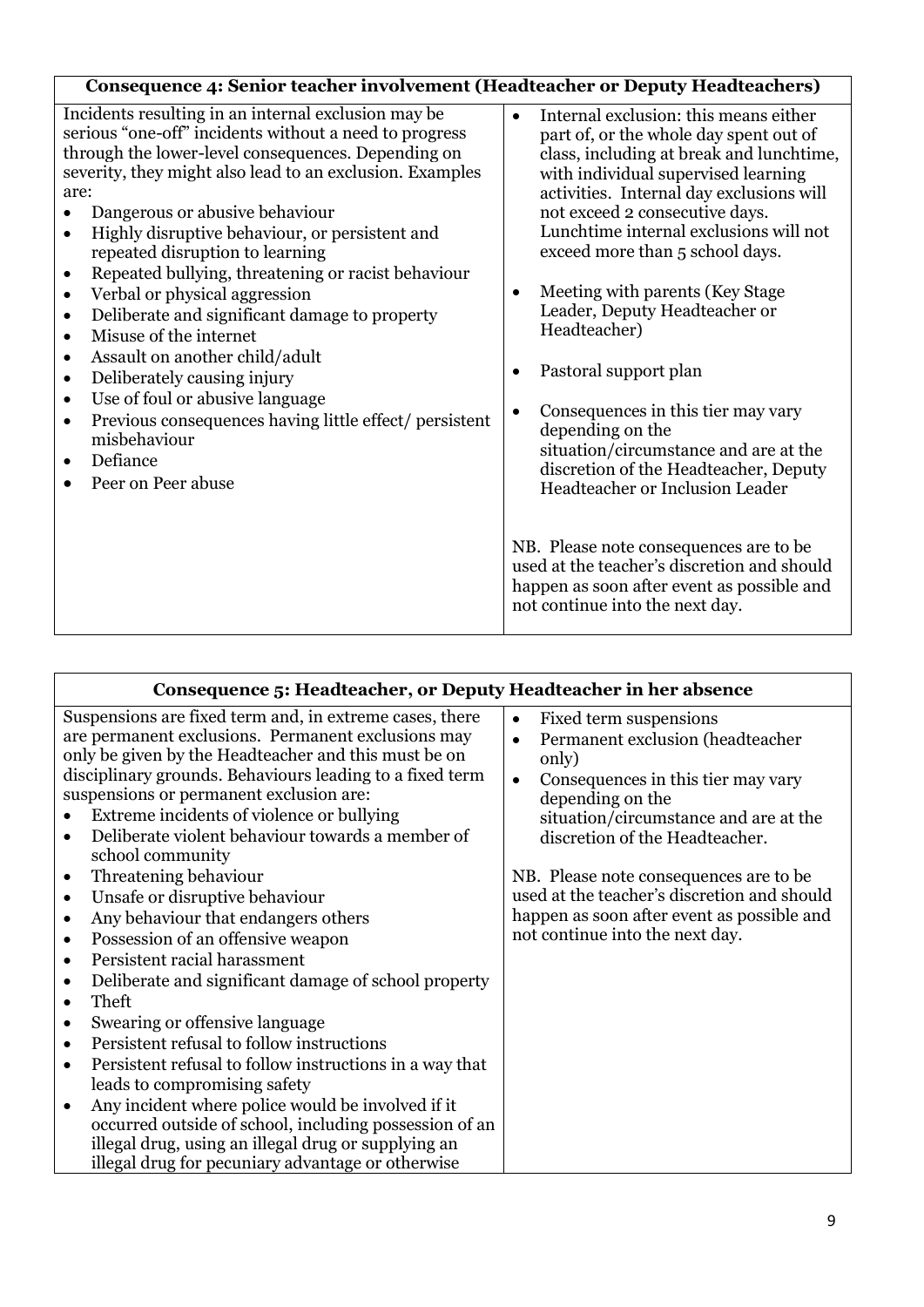| $\bullet$ | Possession of a drug which is not illegal but which is<br>considered to be harmful or detrimental to good<br>order and discipline |  |
|-----------|-----------------------------------------------------------------------------------------------------------------------------------|--|
|           | • Cyber bullying or serious misuse of social media                                                                                |  |
| $\bullet$ | Peer on Peer abuse                                                                                                                |  |
| $\bullet$ | Malicious allegations against school staff                                                                                        |  |
| $\bullet$ | Any other incident that the Headteacher considers a<br>serious breach pupil conduct                                               |  |

The consequences outlined above must:

- Be made by a paid member of the school staff or a person authorised by the headteacher. If a volunteer witnesses any negative behaviour, they must report it to a member of staff who will determine what the consequence should be.
- Be made on the school premises or while the pupil is under the charge of a member of staff
- Not breach any other legislation (e.g. in respect of disability, SEN, race or other equalities and human rights) and it must be reasonable in all circumstances

The consequences listed in the table above are **not** an exhaustive list, but examples given to illustrate the kinds of behaviours that exemplify each stage.

Any incidents of racist or discriminative behaviour reported must be documented and escalated to the Headteacher or a Deputy Headteacher. Please refer to our Anti-Bullying and Race and Equality Policies for more information and the relevant documentation.

Please note that in the following circumstances a restrictive physical intervention may result:-

- To prevent a pupil from committing a criminal offence (this applies even if they are below the age of criminal responsibility)
- To prevent a pupil from injuring self or others
- To prevent or stop a pupil from causing serious damage to property that if a child is at risk of physical harm or posing a risk to others then a physical intervention may take place to keep pupils and adults safe.

Restrictive physical interventions will only be implemented in the most extreme cases and using the agreed strategies to keep the pupil in question safe. No form of physical force should ever be used as a punishment. For further information please refer to our Restrictive Physical Intervention Policy.

# <span id="page-9-0"></span>**Searching, screening and confiscation**

The Headteacher may, on occasion, permit the searching, screening or confiscation of items belonging to pupils. This could be with consent of a parent/carer or without consent. The school will take guidance from "Searching, screening and confiscation – advice for headteachers, school staff and governing bodies" – February 2014.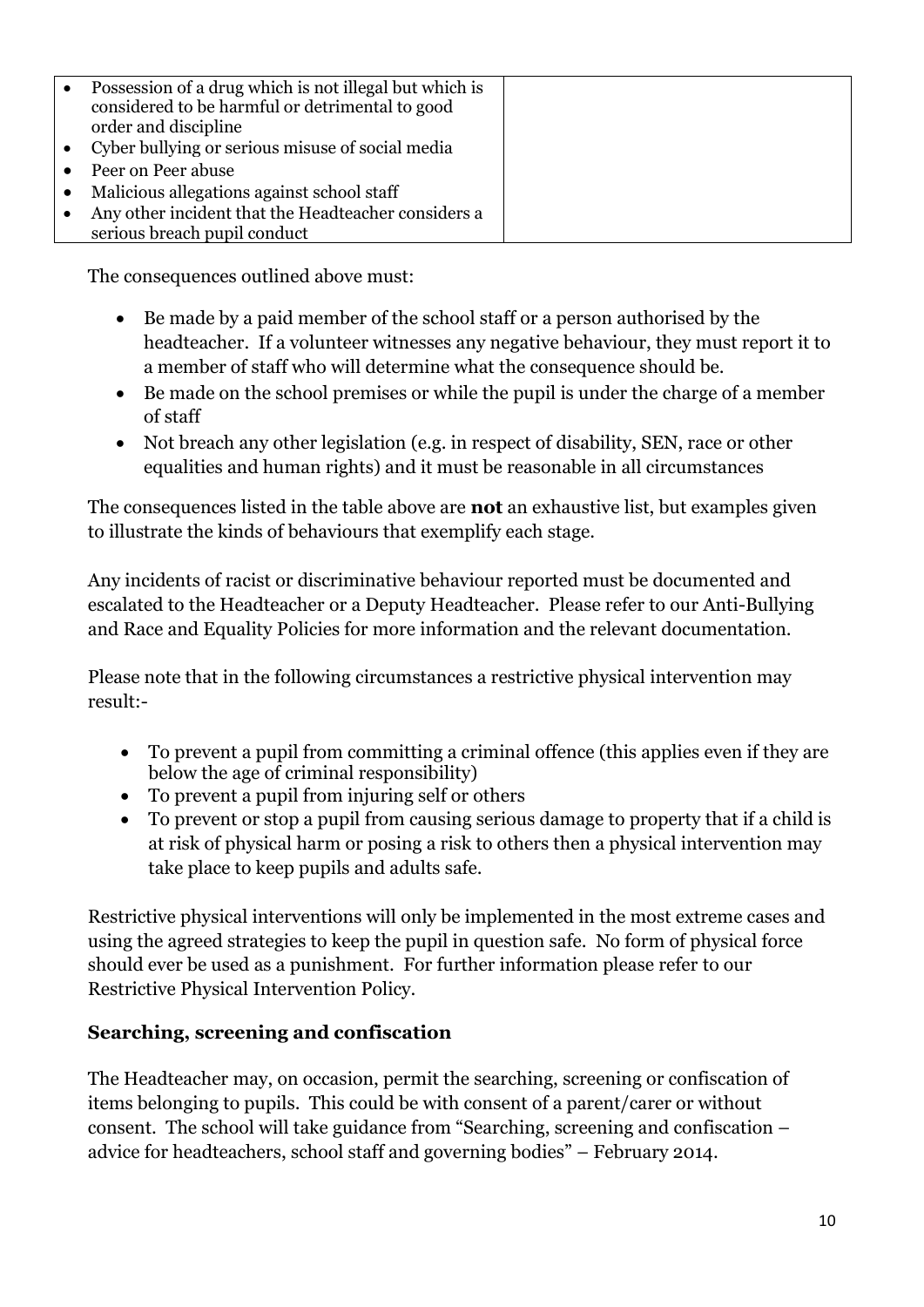# <span id="page-10-0"></span>**Outside School Premises**

Manland has high expectations for pupil's behaviours both in and outside of school premises. In line with DfE guidance (See Appendix 2 for relevant documents), in cases where a pupil's behaviour impacts the school in any way, the school will work with parents/carers and the pupil themselves to address the issue and follow the same principles laid out in this policy. The school will apply the behaviour policy where behaviour outside the premises may adversely impact the maintenance of good order and discipline with the school or where it may negatively affect the education and welfare of other members of the school community.

# <span id="page-10-1"></span>**Fixed-term suspensions and permanent exclusions**

- 1. Only the Headteacher has the power to permanently exclude a pupil from school. The Headteacher should refer to the most up to date guidance in relation to exclusions and use the online reporting format (See Appendix 2 for relevant documents).
- 2. When establishing the facts in relation to a suspension or exclusion decision, the headteacher must apply the civil standard of proof i.e. 'the balance of probabilities' it is more than likely not a fact is true, rather than the criminal standard of 'beyond reasonable doubt.'
- 3. If the Headteacher suspends or excludes a pupil, s/he informs the parents/carers immediately, giving reasons for the suspension or exclusion. At the same time, the Headteacher makes it clear to the parents/carers that they can, if they wish, appeal against the decision to the governing body. The school informs the parents/carers how to make such an appeal.
- 4. The Headteacher informs the LA and the governing body about any fixed term suspension or permanent exclusion.
- 5. The governing body itself cannot either suspend or exclude a pupil or extend the suspension or exclusion made by the Headteacher.
- 6. The governing body has a discipline committee, which is made up of between three and five members. This committee considers any suspension or exclusion appeals on behalf of the governors.
- 7. When an appeal panel meets to consider a suspension or exclusion, they consider the circumstances in which the pupil was suspended or excluded, consider any representation by parents and the LA and consider whether the pupil should be reinstated.
- 8. If a suspension is not complied with, the school may make an application to the Local Authority to issue a Fixed Penalty Notice as parents/carers have a duty to ensure their child is not in a public place without good reason during school hours if they are suspended from school.

If the governors' appeals panel decided that a pupil should be reinstated, the Headteacher must comply with this ruling.

For further information please refer to our Suspension Policy.

# **Exceptional Circumstances**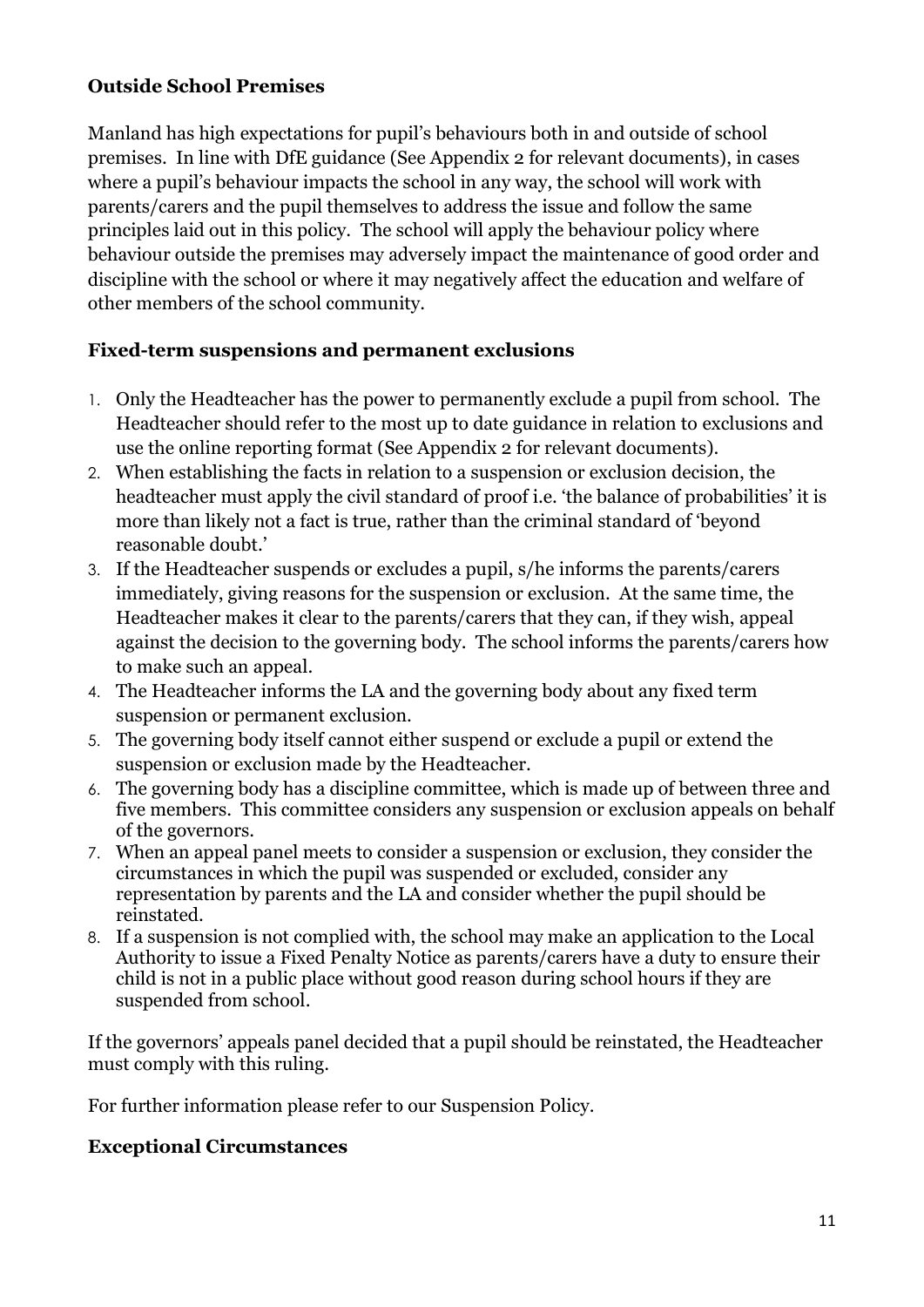When routine behaviour management strategies are not successful, the following routes may be taken, appropriate to individual needs.

- In discussion with the Headteacher, Deputy Headteachers or Inclusion Leader, pupils can be referred to outside agencies which may include a referral to CAMHS, LINKS (Behavioural Team) or the Educational Psychology Service.
- A multi-agency approach may be considered for a pupil persistently demonstrating particular types of behaviour.
- Internal exclusion/exclusion can be used.
- Pupils may need Pastoral Support Plan
- Staff will be made aware of appropriate strategies to manage extreme behaviour of individual pupils.

Parents/ carers will be involved at all stages. Parenting classes are also offered as a means to support parents.

#### **Monitoring and Evaluating**

The effectiveness of this policy will be regularly monitored by the leadership team and Governing Body. The behaviour management leader will feed back to the Governing Body data concerning behaviour.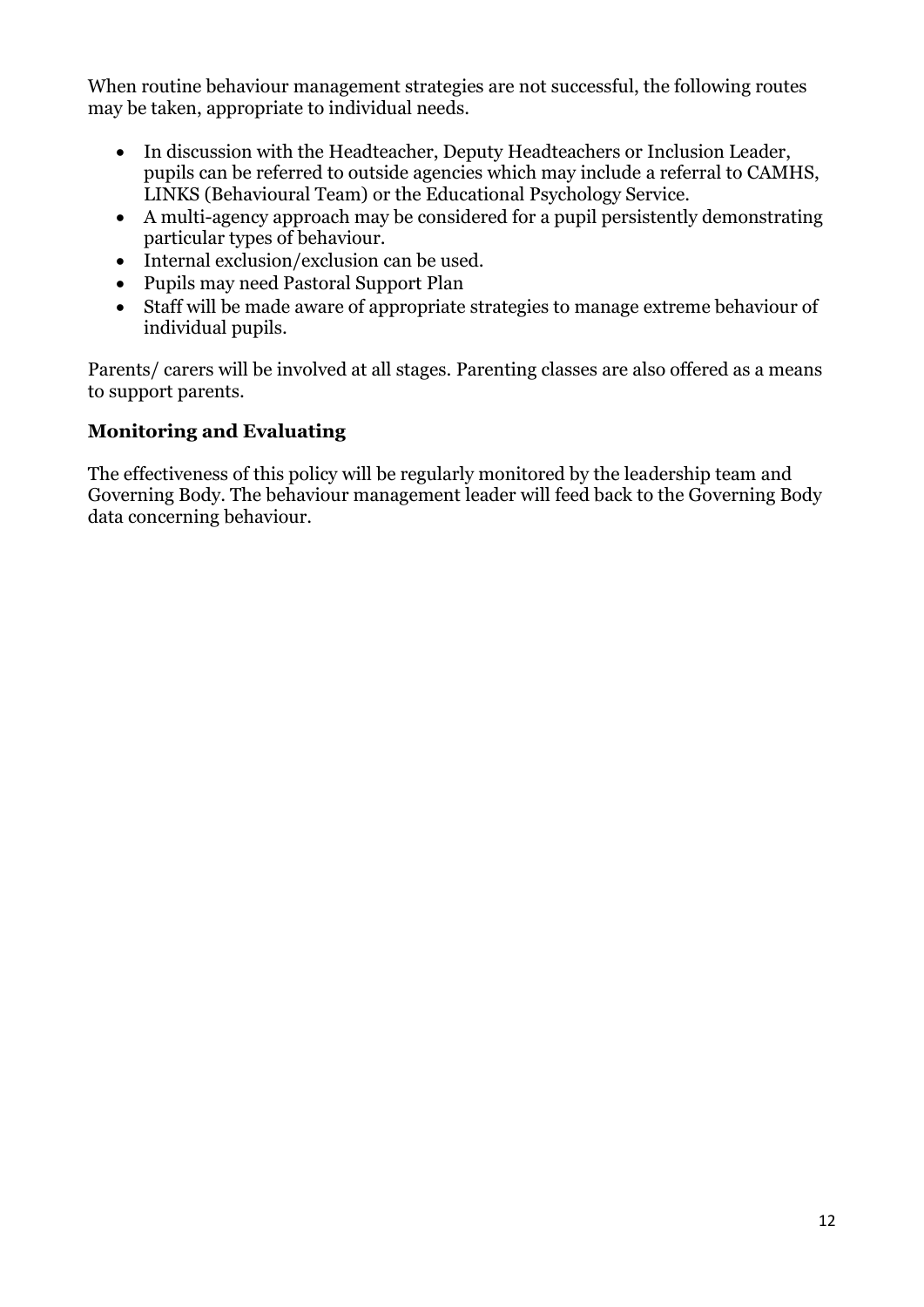# <span id="page-12-0"></span>**Appendix 1: Agreed School Routines**

# **Coming into School**

- Children may enter the buildings from 8.40am and go straight into their classrooms, teachers to be in their classes before this. Soft start activities to be ready for children when they arrive. Children may play on the junior playground until the bell at 8:50.
- Children in Time Out Club will be led down to their respective classrooms at 8:40.
- A member of staff will ring a bell on the playground to indicate the start of the school day
- Children to be in class by 8.50am, gates close at 9.00am, children arriving after this time will need to go the School Office and be marked as 'late' in the register
- Children must not ride scooters or bikes on the playground

#### **End of Day**

- At 3.15 pm, KS2 teachers walk their classes to the playground. The children will inform their teacher when they see their parent/carer. Teachers will remain on the playground until 3.25
- KS1 Children in Time Out Club will be collected and KS2 children will be sent directly to the Time Out Club room by their class teachers at 3.15.
- Children who are not collected by 3.25 to be taken to the main office by their teachers who will first check they are not due in Time Out Club and, if not, registered with the admin team.
- At 3.15 pm, KS1 teachers will stand at their classroom door (or KS1 exit) and allow children to go when they can see their parent/carer
- Children who go to clubs can take themselves (KS1 might need taking to start with until they know where to go and can be trusted to get there).
- All class teachers to be aware of vulnerable children in their class and any procedures that are in place regarding collection
- Teachers/adults in class to know of any change to pick-up arrangements and let the child know this before the end of the day
- Children must not ride scooters or bikes on the playground or play on the equipment after school
- All children leave the premises by 3.30 and not to hang around.

#### **Assemblies**

- Line up to go in an agreed order
- Walk very quietly/silently on the way with stopping points so children keep up.
- Children and adults sit silently in the hall
- Teachers need to be ready to collect on time at the end of assembly where applicable.
- All staff have a responsibility to pick up on behaviour, not just class teachers. Staff to scan for inappropriate behaviour and deal with it

#### **Doors and Corridors**

- Always hold doors open for others and show good manners please, thank you, excuse me (no pushing) – choose monitors and change regularly
- Walk single file through doors on the left-hand side
- Line up quietly and move quietly around the school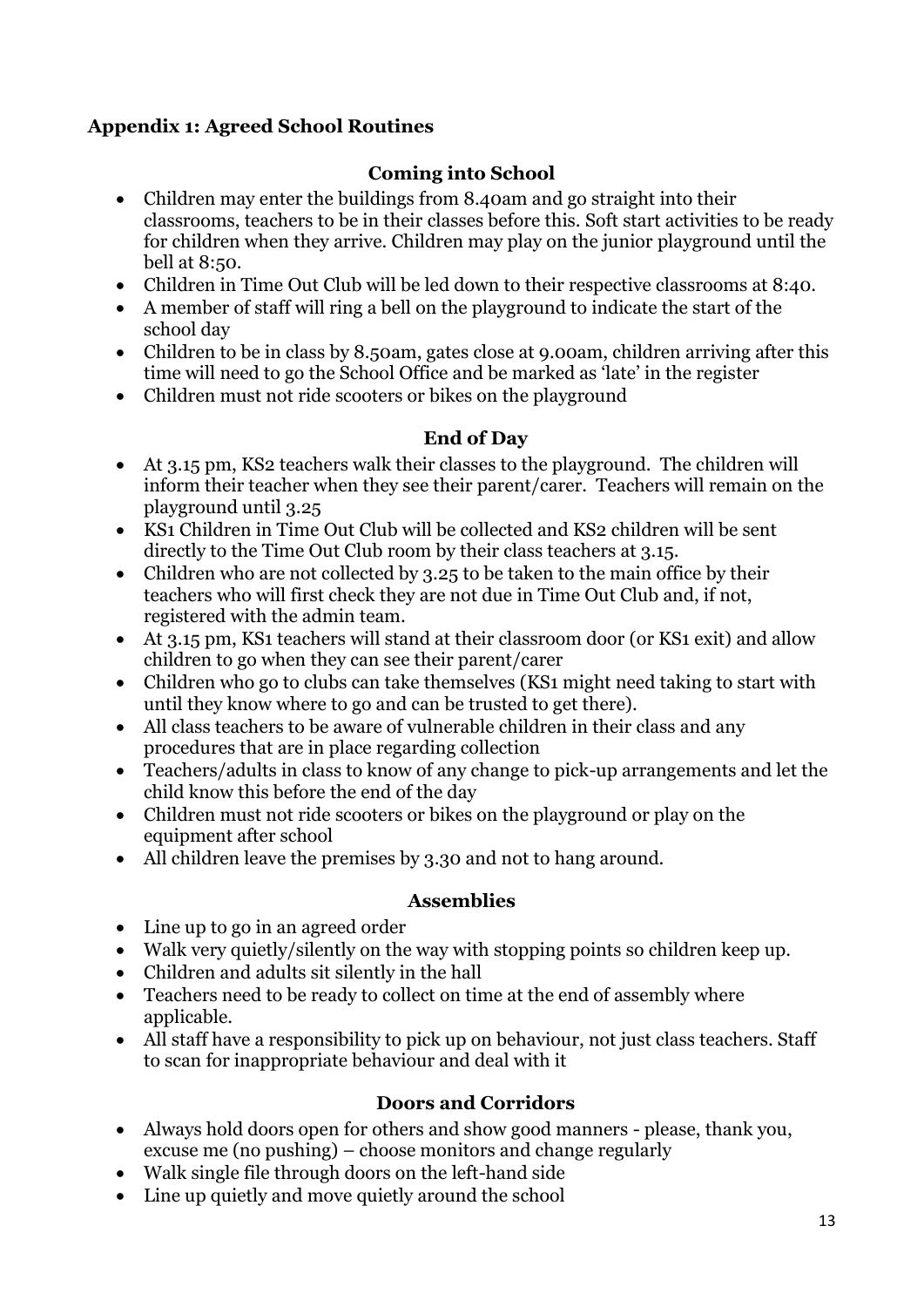- Walk on left hand side, no running, pushing or shoving on stairs or in corridors.
- Use allocated doors to leave buildings
- Children to be led out to play by an adult. Adult to supervise the stairs, corridors and landings whilst children return to class

# **Lunchtime**

- MSAs are on time and ready for duty before children get to their areas and know of any issues for that day
- Classrooms to be left in a reasonable state, depending on what is happening after lunch
- Toilet opportunity and hands washed by the time MSAs arrive
- Remind children to go to the toilet and get a drink during break.
- Gather lunchboxes
- Line up –hot dinners together, packed lunches together
- Teacher to lead line to hall, TA towards back of line
- Children walk on the left-hand side throughout the school
- TAs who are 1-1 at lunchtime to escort their child to lunch
- Children to line up quietly, in single file, whilst waiting for lunch
- Awareness of children who are still in class learning
- Staff to be ready to receive children back in class at the end of lunchtime

#### **Breaktime**

- Monitors to collect fruit/water and take them outside to the playground
- Teachers to lead children out to play they must NOT be simply sent out, teacher at the front
- Once out children cannot re-enter classrooms until the end of break time
- Remind children to go to the toilet and get a drink during break.
- At the end of break a bell will ring and children should line up on their respective playground in their class lines. An adult will collect the children to go back into classrooms. They enter through designated entrances. Adults to monitor them **walking** through the corridors
- Playtimes are for toilet and drinks, not right at the end as the children are coming in
- Incidents need to be dealt with by supervising adult on the playground

# **Mobile Phones**

- Mobile phones to be dropped off in a central place in the classroom
- Manland Primary School cannot accept responsibility for loss of, or damage to, phones on school property
- If parents need to contact their child at school they need to contact the school office, not on their mobile